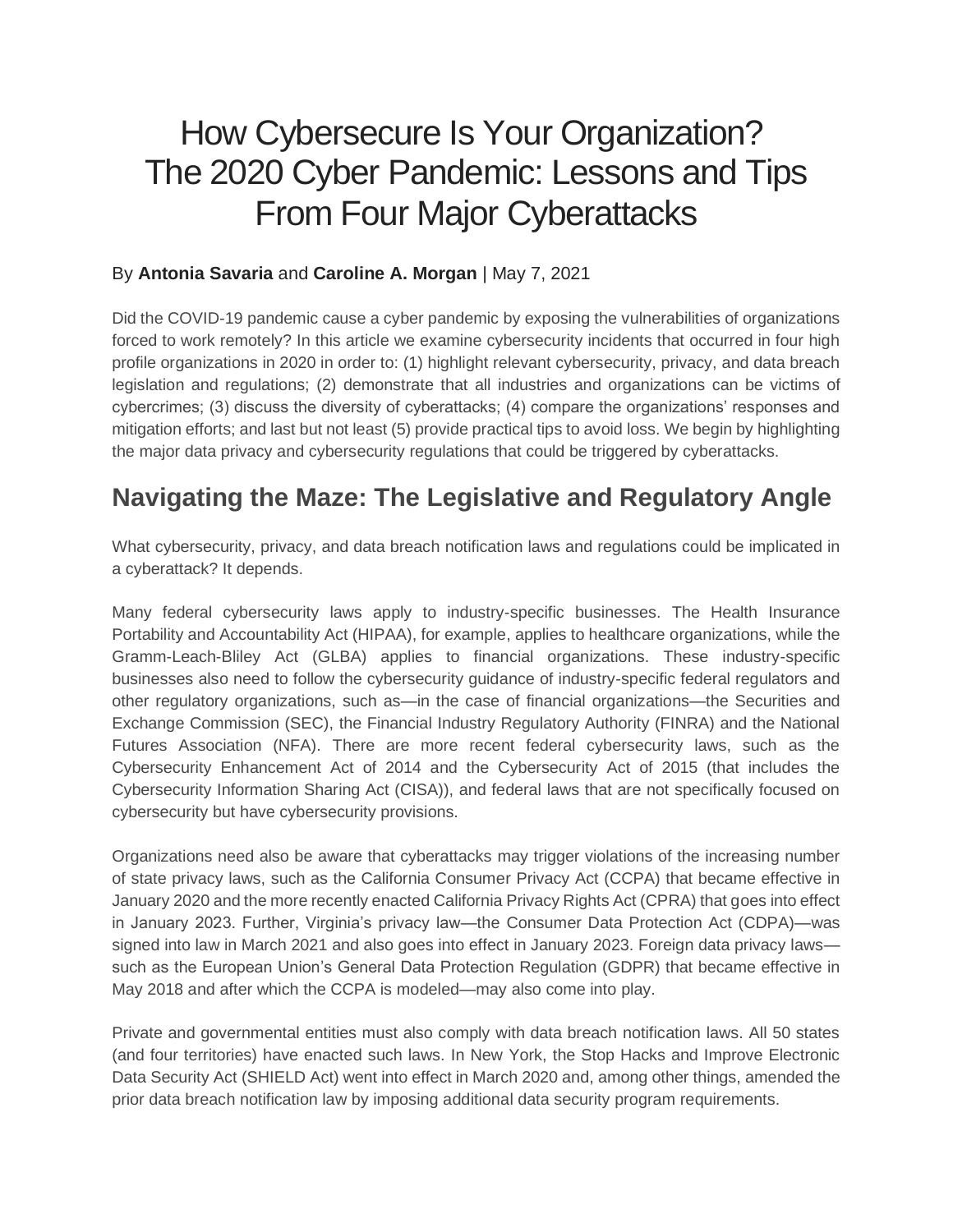In connection with state-specific and industry-specific cybersecurity regulations, in 2019 the New York State Department of Financial Services (DFS) [created a Cybersecurity Division](https://www.dfs.ny.gov/reports_and_publications/press_releases/pr1905221) responsible for enforcing and issuing guidance on the [DFS Cybersecurity Requirements](https://govt.westlaw.com/nycrr/Browse/Home/NewYork/NewYorkCodesRulesandRegulations?guid=I5be30d2007f811e79d43a037eefd0011&originationContext=documenttoc&transitionType=Default&contextData=(sc.Default)&bhcp=1) promulgated in 2017 and applicable to DFS-regulated financial institutions.

Having highlighted some of the cybersecurity, privacy, and data breach notification laws and regulations that may apply, we take a closer look at the cyberattacks of four high-profile organizations from four different industries.

#### **Marriott: Fool Me Once, Shame on You, Fool Me Twice …**

**Industry:** Hospitality

**Date of Occurrence:** January-February 2020

**Type of Cybersecurity Incident:** Data breach using employee credentials

On the heels of Marriott's [2018 data breach,](https://news.marriott.com/2018/11/marriott-announces-starwood-guest-reservation-database-security-incident/) where an unauthorized party copied and encrypted information from a guest reservation database involving approximately 500 million guests' information from contact details to payment card numbers, the [2020 data breach](https://news.marriott.com/news/2020/03/31/marriott-international-notifies-guests-of-property-system-incident) it suffered affected approximately 5.2 million guests and included a variety of data from contact details like phone numbers to personal details like company and gender. Marriott disclosed few details—compared with Twitter, for example, as discussed below, which demonstrated more transparency in its cyberattack disclosure—stating the information may have been accessed through an application to help provide services to guests using the login credentials of two employees at a franchise location.

**Remediation Efforts and Practical Tips:** Since the discovery of the breach, Marriott [implemented](https://news.marriott.com/news/2020/03/31/marriott-international-notifies-guests-of-property-system-incident) heightened monitoring and is providing affected guests a personal information monitoring service, in addition to a dedicated website and call center resources with additional information. As COVID-19 has caused companies to become even more reliant on technology, there has been a [15% increase](https://www2.deloitte.com/ch/en/pages/risk/articles/impact-covid-cybersecurity.html) in cyberattacks using new methods compared to pre-pandemic times. In the long run, appropriately budgeting for data breach protection, including customer data protection, can be more cost effective than remediation efforts or defending against a class action even if, like Marriott, a company can get it [dismissed.](https://www.docketalarm.com/cases/Maryland_District_Court/8--20-cv-00867/Springmeyer_v._Marriott_International_Inc/44/)

### **World Health Organization (WHO): Who Is Targeting WHO?**

**Industry:** Healthcare/Non-for-profit Organization

**Date of Occurrence:** March-April 2021

**Type of Cybersecurity Incident:** Password attack/phishing or spear phishing

At a time when words such as "pause" and "lockdown" became everyday vernacular, the COVID-19 pandemic caused our physical world to suddenly change. Hackers invaded our digital world that we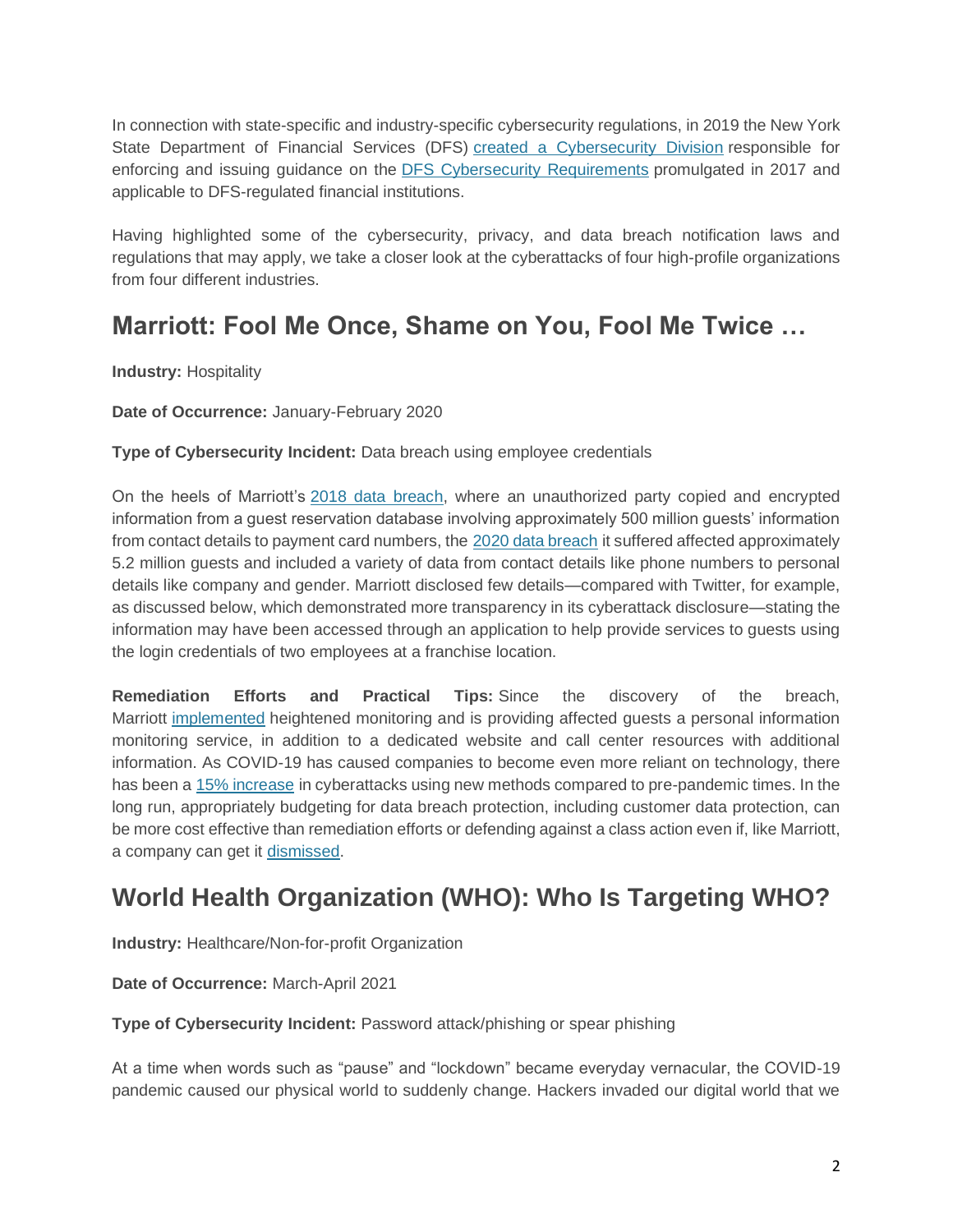began to rely on for remote work, including targeting a non-for-profit organization, the WHO, which was vital in responding to the pandemic.

In February 2020, WHO published a [cybersecurity alert](https://www.who.int/about/communications/cyber-security) titled "*Beware of criminals pretending to be WHO*," warning of hackers and cyber scammers' phishing attempts, where fraudulent email and WhatsApp messages are sent to trick the recipients into clicking on malicious links or to open attachments, which can potentially lead to stealing money or sensitive information. In March, [the FBI](https://www.ic3.gov/Media/Y2020/PSA200320)  [warned](https://www.ic3.gov/Media/Y2020/PSA200320) against an uptick in COVID-19-related hacks and hackers who impersonate official health care agencies, such as the Centers for Disease Control and Prevention (CDC). Indeed, the WHO suffered a two-fold [increase](https://www.reuters.com/article/us-health-coronavirus-who-hack-exclusive/exclusive-elite-hackers-target-who-as-coronavirus-cyberattacks-spike-idUSKBN21A3BN) in cyberattacks in March 2020 and a [five-fold increase](https://www.who.int/news/item/23-04-2020-who-reports-fivefold-increase-in-cyber-attacks-urges-vigilance) a month later.

The WHO [confirmed](https://www.reuters.com/article/us-health-coronavirus-who-hack-exclusive/exclusive-elite-hackers-target-who-as-coronavirus-cyberattacks-spike-idUSKBN21A3BN) that in March hackers attempted to steal passwords of multiple staffers. Then, in April, [hackers continued to target the WHO,](https://www.bloomberg.com/news/articles/2020-04-21/top-officials-at-world-health-organization-targeted-for-hacks) including staff's computers in South Korea and in a separate incident, employees at its headquarters in Geneva. 2,000 employees' passwords were reportedly compromised and [leaked to other websites,](https://www.bloomberg.com/news/articles/2020-04-21/top-officials-at-world-health-organization-targeted-for-hacks) while the WHO itself was not hacked.

Many of the attacks were phishing or spear phishing attacks, trying to lure employees into clicking on a malicious link contained in an email that can download malware on the employee's computer or cell phones. The WHO determined passwords of some employees were obtained from other sites, where, for example, an employee may have used their work email to register an account.

**Remediation Efforts and Practical Tips:** The WHO had already implemented two-factor authentication and it determined that none of the stolen passwords can be used to access sensitive information. Also, in [response to these attacks,](https://www.bloomberg.com/news/articles/2020-04-21/top-officials-at-world-health-organization-targeted-for-hacks) the WHO doubled its cybersecurity team, began working with five different security companies, shut down some of its systems that were identified as vulnerable to attack and bolstered the security of internal email. Significantly, enabling two-factor authentication is easily implementable and a crucial security measure that may [effectively prevent](https://www.microsoft.com/security/blog/2019/08/20/one-simple-action-you-can-take-to-prevent-99-9-percent-of-account-attacks/?ranMID=24542&ranEAID=je6NUbpObpQ&ranSiteID=je6NUbpObpQ-LN6pmRztrDSkYxDQZX.qrw&epi=je6NUbpObpQ-LN6pmRztrDSkYxDQZX.qrw&irgwc=1&OCID=AID2000142_aff_7593_1243925&tduid=%28ir__9wotz29fwkkfqlz02jy9q0nuau2xpatwlryv09w300%29%287593%29%281243925%29%28je6NUbpObpQ-LN6pmRztrDSkYxDQZX.qrw%29%28%29&irclickid=_9wotz29fwkkfqlz02jy9q0nuau2xpatwlryv09w300)  [99.9% of cyberattacks on accounts.](https://www.microsoft.com/security/blog/2019/08/20/one-simple-action-you-can-take-to-prevent-99-9-percent-of-account-attacks/?ranMID=24542&ranEAID=je6NUbpObpQ&ranSiteID=je6NUbpObpQ-LN6pmRztrDSkYxDQZX.qrw&epi=je6NUbpObpQ-LN6pmRztrDSkYxDQZX.qrw&irgwc=1&OCID=AID2000142_aff_7593_1243925&tduid=%28ir__9wotz29fwkkfqlz02jy9q0nuau2xpatwlryv09w300%29%287593%29%281243925%29%28je6NUbpObpQ-LN6pmRztrDSkYxDQZX.qrw%29%28%29&irclickid=_9wotz29fwkkfqlz02jy9q0nuau2xpatwlryv09w300) Additional considerations include engaging a third-party expert to perform an independent test like penetration testing or hiring a security company.

#### **Zoom: Reusing Passwords Can Come Back To Haunt You**

**Industry:** Communications Technology

**Date of Occurrence:** Early April 2020

#### **Type of Cybersecurity Incident:** Credential stuffing

While the coronavirus crushed numerous businesses, it made Zoom a household name. According to the [New York Attorney General](https://ag.ny.gov/sites/default/files/nyag_zoom_letter_agreement_final_counter-signed.pdf) (NYAG) who investigated Zoom over privacy concerns, in the first few months of the pandemic the company saw a 2,000% increase in the number of daily meeting participants it hosted; however, the boon was not without consequences as more users led to greater privacy concerns.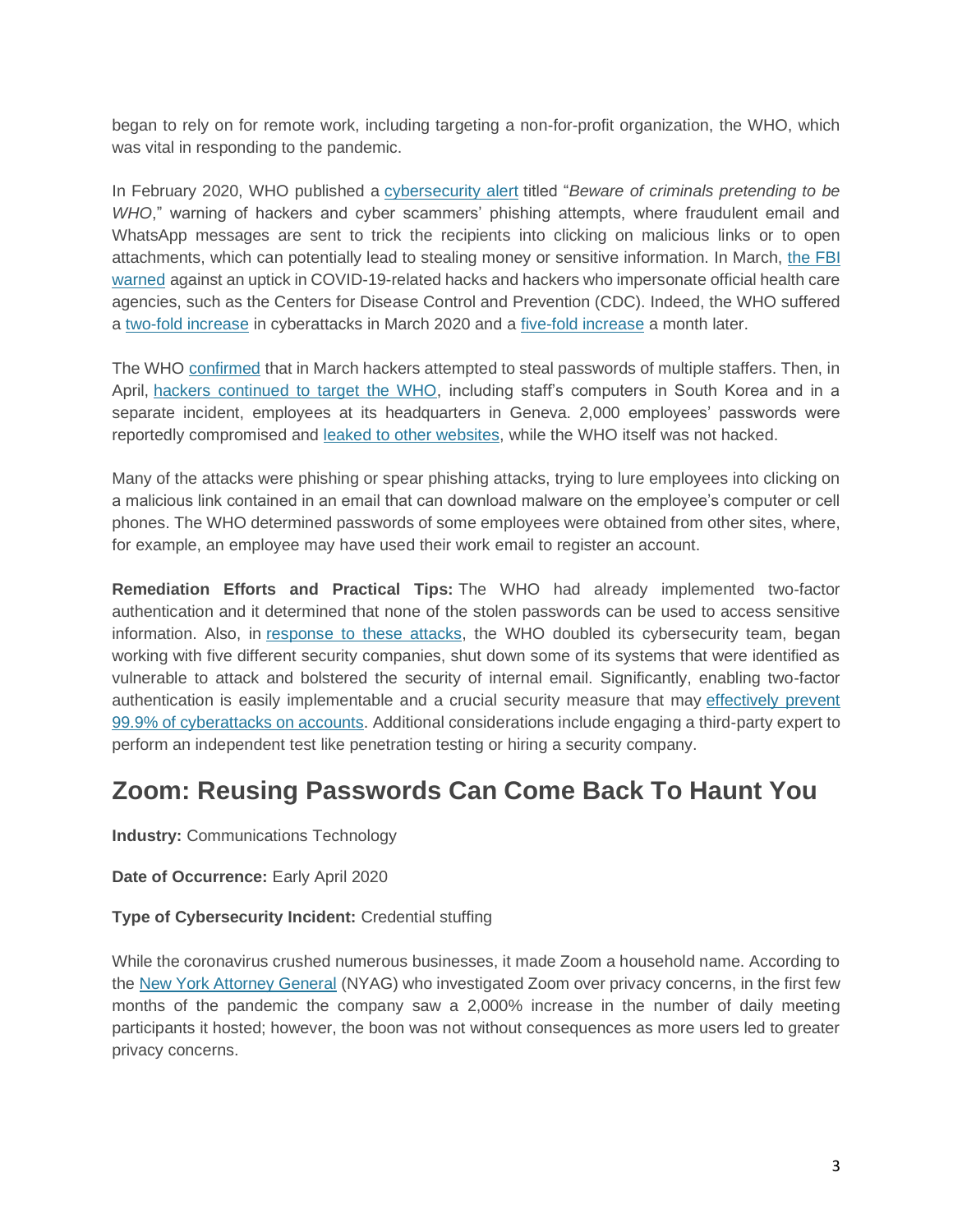In 2020, Zoom became a target of credential stuffing, a type of cyberattack where cybercriminals betting that people will reuse passwords take stolen credentials to gain access to a different account. The cyberattack [reportedly](https://www.forbes.com/sites/daveywinder/2020/04/28/zoom-gets-stuffed-heres-how-hackers-got-hold-of-500000-passwords/?sh=5650ebb55cdc) led to the exposure of over 500,000 Zoom usernames and passwords. Though the attack was not as publicized as the teleconference hijacking dubbed Zoombombing, its effects were serious and remediations important.

**Remediation Efforts and Practical Tips:** To end the NYAG's probe, Zoom [agreed](https://ag.ny.gov/sites/default/files/nyag_zoom_letter_agreement_final_counter-signed.pdf) to enhance data security practices and privacy controls, including determining whether a login request comes from a human or automation and automatic password resets for compromised credentials. Since credential stuffing is on the rise, as the FBI has warned, companies should consider the FBI's [recommended](https://www.ic3.gov/media/news/2020/200929-1.pdf) precautionary measures to mitigate against cyberattacks. Companies should also note that enforcement of the [SHIELD Act](https://legislation.nysenate.gov/pdf/bills/2019/S5575B) is a top priority for the NYAG as seen in the NYAG's recently published [Year in Review.](https://annualreport.ag.ny.gov/) With a section dedicated to "Holding Companies Accountable for Cyberattacks," it touts penalties and millions secured for victims. To mitigate against credential stuffing and potentially avoid related investigations by the NYAG, the FBI or other regulators, companies can take proactive measures like checking account credentials against known breached credentials or implement two-factor authentication, among others.

#### **Twitter: The Social Engineering Attack That Compromised the Social Media Giant**

**Industry:** Internet/Social Media

**Date of Occurrence:** July 14, 2020

**Type of Cybersecurity Incident:** Social engineering/phone spear phishing

The Twitter attack started with a [social engineering scheme](https://blog.twitter.com/en_us/topics/company/2020/an-update-on-our-security-incident.html) to manipulate people to divulge confidential or personal information that is later used for fraudulent purposes. Through a phone spear phishing attack the attackers manipulated a small number of employees, obtained their credentials, and accessed Twitter's internal system. But they did not stop there.

In phase two of the attack, as detailed in the [New York State Department of Financial Services \(DFS\)](https://www.dfs.ny.gov/Twitter_Report)  [Twitter Report,](https://www.dfs.ny.gov/Twitter_Report) the attackers targeted accounts with desirable usernames or handles (known as original gangster (OG) accounts) to sell access to them. In phase three, the attackers accessed and tweeted from accounts, including "verified" Twitter accounts (meaning, accounts of public interest) that are authenticated by Twitter as original, then escalated the scam to compromised cryptocurrencyrelated accounts (such as Binance, and DFS-regulated Coinbase, Gemini Trust Company and Square), and eventually to high profile public figures' accounts (such as Former President Obama, Michael Bloomberg, Elon Musk, Warren Buffet, Kanye West and Bill Gates and the corporate account of Apple and Uber). The [fraudulent tweets](https://www.bbc.com/news/technology-53445090) from these accounts were bitcoin scams that reached millions and victimized many. Approximately [\\$118,000 were stolen and transferred](https://www.nytimes.com/2020/07/15/technology/twitter-hack-bill-gates-elon-musk.html) to the attackers.

**Remediation Efforts and Practical Tips:** Twitter—with the help of its Detection and Response Team (DART)[—took immediate measures:](https://www.wired.com/story/inside-twitter-hack-election-plan/) It secured and revoked access to internal systems to prevent the